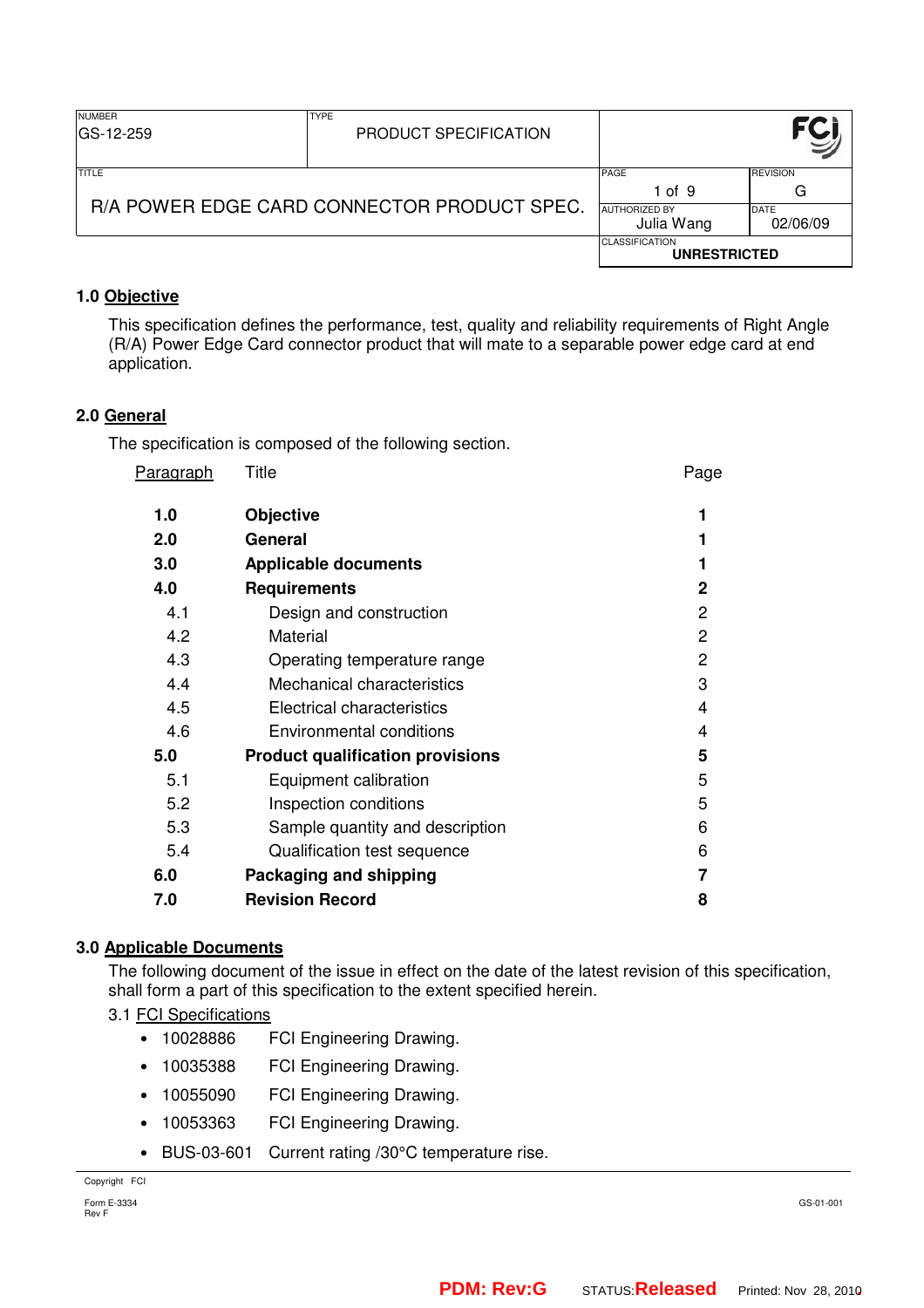| <b>NUMBER</b><br>IGS-12-259                 | <b>TYPE</b><br>PRODUCT SPECIFICATION |                                              |                         |
|---------------------------------------------|--------------------------------------|----------------------------------------------|-------------------------|
| TITLE                                       |                                      | PAGE<br>$2$ of $9$                           | <b>REVISION</b><br>G    |
| R/A POWER EDGE CARD CONNECTOR PRODUCT SPEC. |                                      | <b>AUTHORIZED BY</b><br>Julia Wang           | <b>DATE</b><br>02/06/09 |
|                                             |                                      | <b>CLASSIFICATION</b><br><b>UNRESTRICTED</b> |                         |

• BUS-03-404 Normal Force Measurement.

## 3.2 Other Standard and Specification

- UL 94, Tests for flammability of plastic materials.
- EIA 364, Electrical connector/socket test procedures include environmental classification.
- EIA-364-1000.01, Environmental test methodology for assessing the performance of electrical connectors and sockets used in business office applications.

## **4.0 Requirements**

#### 4.1 Design and construction

Connectors shall be of the design construction and physical dimensions specified on the applicable product drawing as shown in Para 3.1.

#### 4.2 Material

The material for each part shall be as specified herein or equivalent. The substitute material shall meet the performance requirement of this specification.

- 4.2.1 Housing & Tail Guide dielectric material
	- Plastic raw material: high temperature thermoplastic, glass-filled.
	- Flame level: UL 94 V-0 rated.
	- Color of housing: black

#### 4.2.2 Power Contact

- Material: High conductivity copper alloy
- Finishing: 30µ" gold on mating area; 100µ" tin/lead or tin on soldered tail, all over nickel underplated.

#### 4.2.3 Signal Contact

- Material: Phosphor bronze
- Finishing: 15µ" gold on mating area; 100µ" tin/lead or tin on soldered tail, all over nickel underplated.

#### 4.2.4 Latch

- Material: phosphor bronze
- Finishing: Nickel plated.

## 4.3 Operating temperature range

•  $-5 \frac{9}{5}$  ~ 105  $^{\circ}$ C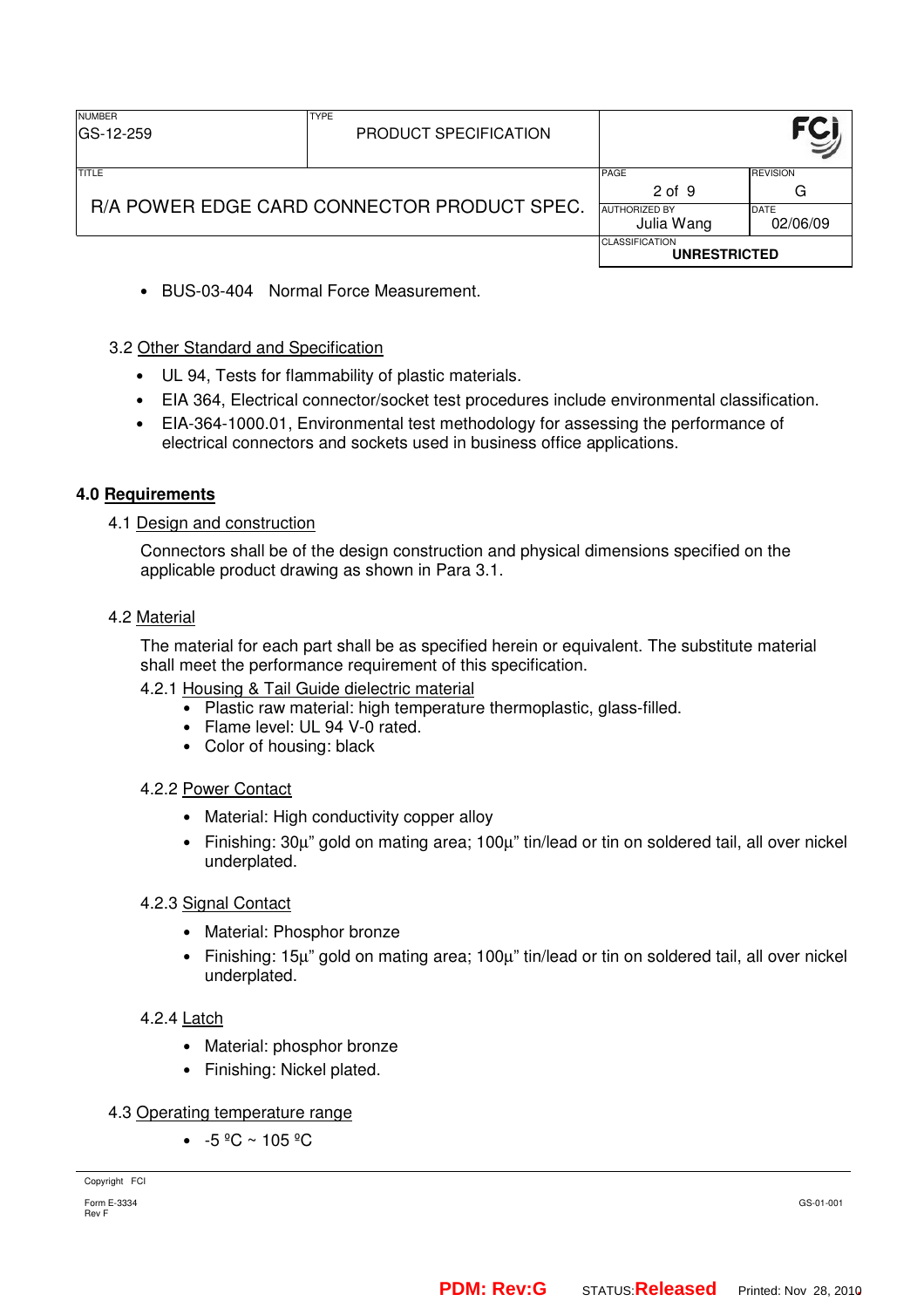| <b>NUMBER</b><br>IGS-12-259                 | <b>TYPE</b><br>PRODUCT SPECIFICATION |                                              |                         |
|---------------------------------------------|--------------------------------------|----------------------------------------------|-------------------------|
| TITLE                                       |                                      | PAGE<br>3 of 9                               | <b>REVISION</b><br>G    |
| R/A POWER EDGE CARD CONNECTOR PRODUCT SPEC. |                                      | <b>AUTHORIZED BY</b><br>Julia Wang           | <b>DATE</b><br>02/06/09 |
|                                             |                                      | <b>CLASSIFICATION</b><br><b>UNRESTRICTED</b> |                         |

## 4.4 Mechanical Characteristics

## 4.4.1 Contact retention

- Test Condition: per EIA 364-29; no movement > 0.38 mm.
- Requirement: The individual contact retention shall not be less than 300gf, while applying a downward axial load to the support member of the contact.

# 4.4.2 Normal force

- Test condition: per FCI Spec BUS-03-404
- Requirement: The contact normal force shall not be less than 150gf per power contact and 35gf per signal contact.

## 4.4.3 Durability

- Test Condition: per EIA 364-09. Mating/unmating with module-gage rated of 5 inches/minute.
- Requirement: After 200 mating/unmating cycles, there shall be no damage to the housing or contacts. The connector shall meet all electrical and mechanical characteristics.

## 4.4.4 Durability (preconditioning)

- Test condition: per EIA 364-09, mating/unmating module board at a rate of 5 inches/minute.
- Requirement: There shall be no damage to the housing or contacts after 20 cycles.

## 4.4.5 Solderability

- Test condition: per EIA 364-52, Class 1, Category 3.
- Requirement: There shall have a solder coverage of 95% minimum.

## 4.4.6 Mating/unmating force

- Test condition: per EIA 364-13, with speed of 1 inch/minute.
- Requirement: the total force to mate a connector and a module card should not exceed 13.62kgs. The unmating force no less than 0.95kgf.

## 4.4.7 Reseating

- Test condition: Manual plug/unplug the connector with module board.
- Requirement: Perform 3 such cycles.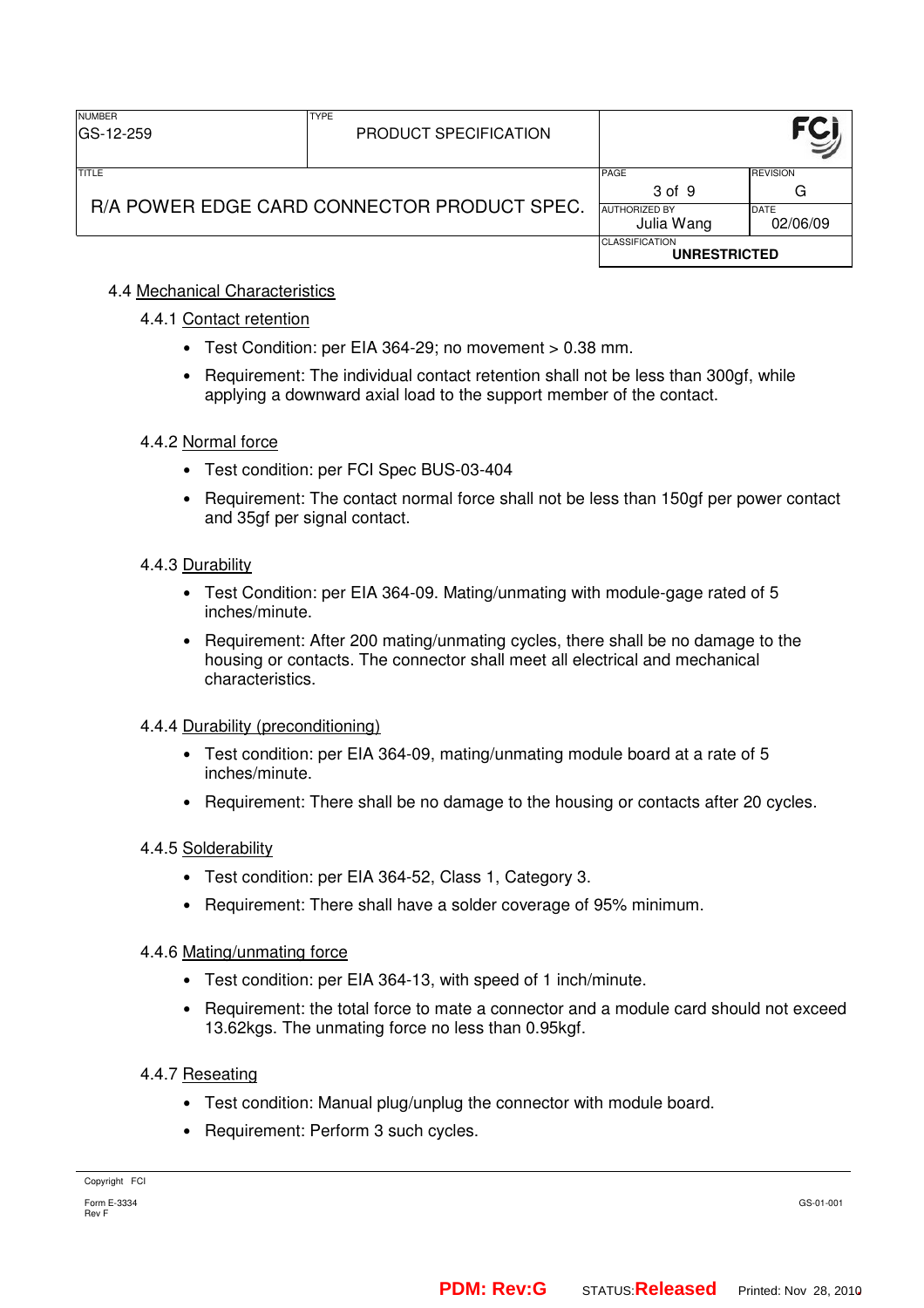| <b>NUMBER</b><br>GS-12-259                  | <b>TYPE</b><br>PRODUCT SPECIFICATION |                                              |                          |
|---------------------------------------------|--------------------------------------|----------------------------------------------|--------------------------|
| TITLE                                       |                                      | PAGE<br>4 of 9                               | <b>REVISION</b><br>G     |
| R/A POWER EDGE CARD CONNECTOR PRODUCT SPEC. |                                      | <b>AUTHORIZED BY</b><br>Julia Wang           | <b>IDATE</b><br>02/06/09 |
|                                             |                                      | <b>CLASSIFICATION</b><br><b>UNRESTRICTED</b> |                          |

# 4.5 Electrical Characteristics

## 4.5.1 Current rating

- Test condition: Series the power contacts each of upper and lower line then measuring the temperature changes at the mating point with test current applied- 7A for power pin, 0.5A for signal pin.
- Requirement: the maximum temperature rise of contacts should no more than 30°C.

## 4.5.2 Low Level Contact Resistance

- 4.5.2.1 Signal Pin LLCR
	- Test condition: per EIA 364-70.
	- Requirement: the contact resistance shall not exceed 35mΩ per pin, initial; and less than 20mΩ changes after test.
- 4.5.2.2 Power Pin LLCR
	- Test condition: per EIA 364-70.
	- Requirement: the contact resistance shall not exceed 2.5mΩ per pin, initial; and less than 1.5m $\Omega$  changes after test.

## 4.5.3 Dielectric Withstanding Voltage

- Test condition: per EIA 364-20, apply with test voltage 1000 V/RMS 60 Hz for power contact and 500V/RMS 60 Hz for signal contact.
- Requirement: there shall no short circuit or insulation break down.

#### 4.5.4 Insulation Resistance

- Test condition: per EIA 364-21. Apply with a test voltage of 500 VDC between the closet adjacent contacts.
- Requirement: the insulation resistance shall be  $5.000M\Omega$  minimum for power contact and 500MΩ for signal contact.

## 4.6 Environmental Conditions

## 4.6.1 Mechanical Shock

- Test Condition: Per EIA-364-27, Test condition A. Half-Sine pulse, 50G, 11ms, 3 shocks, 6 directions (18 shocks totally).
- Requirement: No physical damages and no electrical discontinuity more than  $1\mu$ second.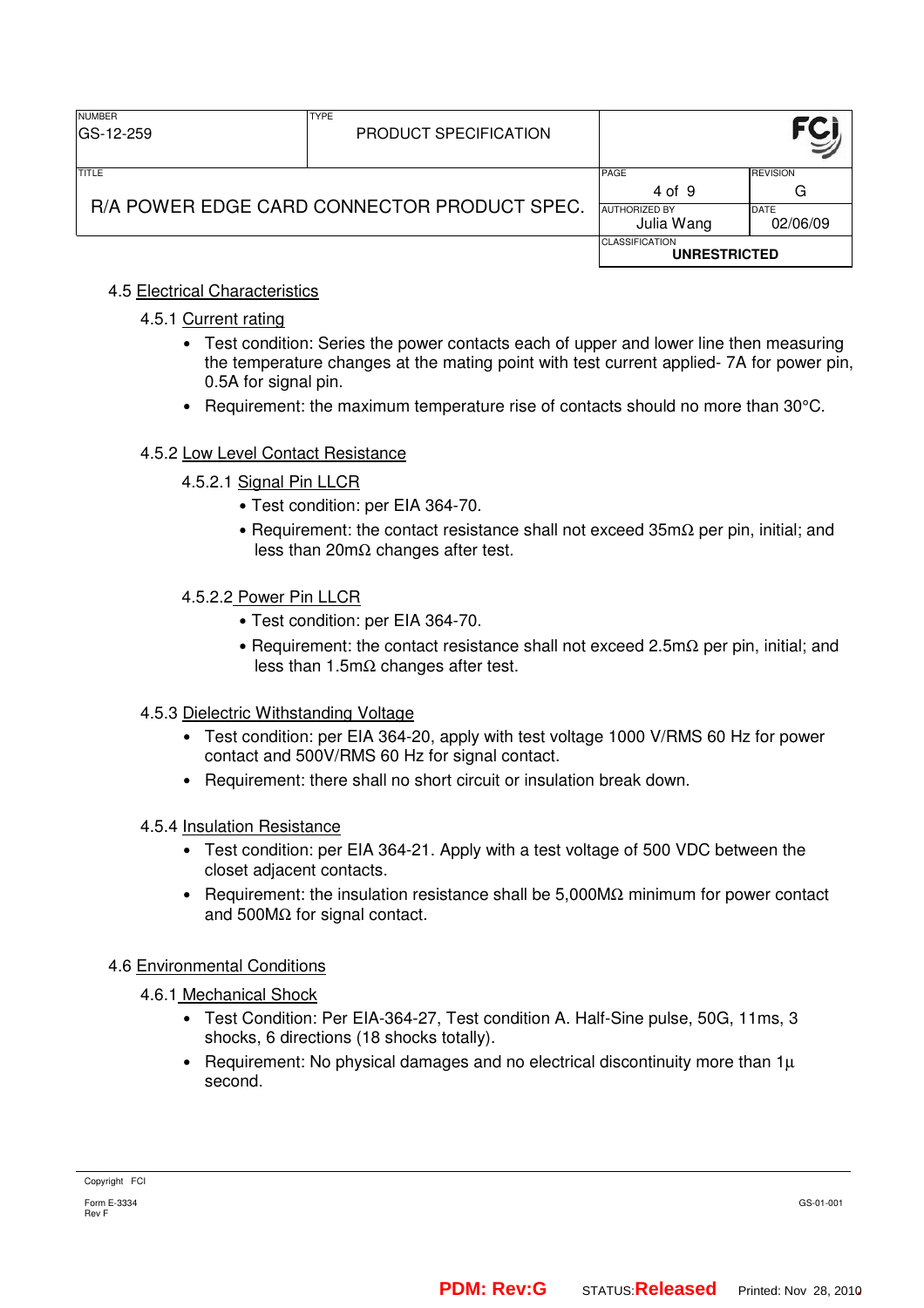| <b>NUMBER</b><br>GS-12-259                  | <b>TYPE</b><br>PRODUCT SPECIFICATION |                                              |                         |
|---------------------------------------------|--------------------------------------|----------------------------------------------|-------------------------|
| TITLE                                       |                                      | <b>PAGE</b><br>5 of 9                        | <b>REVISION</b><br>G    |
| R/A POWER EDGE CARD CONNECTOR PRODUCT SPEC. |                                      | <b>AUTHORIZED BY</b><br>Julia Wang           | <b>DATE</b><br>02/06/09 |
|                                             |                                      | <b>CLASSIFICATION</b><br><b>UNRESTRICTED</b> |                         |

# 4.6.2 Random Vibration

- Test Condition: Per EIA-364-28, Test condition III. Sine sweep from 10~2000~10Hz traversed in 20 minutes, 1.52mm, 15G; 12 times for each direction, 12 hours totally.
- Requirement: No physical damages and no electrical discontinuity more than  $1\mu$ second.

## 4.6.3 High Temperature Life

- Test condition: per EIA 364-17, Test method A, 240 hours at temperature 105±2C° to pertaining of 65°C for 10 years.
- Requirement: No physical damages and meets sequenced tests.

## 4.6.4 High Temperature Life (preconditioning)

- Test condition: per EIA 364-17, Test method A, 120 hours at temperature  $105\pm20^\circ$  to pertaining of 65°C for 10 years.
- Requirement: No physical damages and meets sequenced tests.

## 4.6.5 Thermal Shock

- Test condition: per EIA 364-32, Test Condition 1. Cycle the connector –55 to +85°C. Dwell time of 30minutes at extreme temperature. Transfer time 5 minutes max.
- Requirement: No physical damages and meets sequenced tests.
- 4.6.6 Cyclic Temperature & Humidity
	- Test condition: per EIA 364-31, method II. Cycle the connector between  $40^{\circ}$ C $\pm$ 2 $^{\circ}$ C at humidity of 90% to 95%.The test condition A will be used and the test duration is 96 hours.
	- Requirement: No physical damages and meets sequenced tests.
- 4.6.7 Mixed Flowing Gas
	- Test condition: per EIA 364-65, Class IIA. Perform 10 days.
	- Requirement: No physical damages and meets sequenced tests.

## 4.6.8 Thermal Disturbance

- Test condition: per EIA 364-1000.01 Test Group 4. Cycle the connector between 15°C±3°C and 85°C±3°C, as measured on the part. Ramps should be a minimum of 2°C per minute, and dwell times should insure that the contacts reach the temperature extremes (a minimum of 5 minutes) Humidity is not controlled. Perform 10 such cycles.
- Requirement: No physical damages and meets sequenced tests.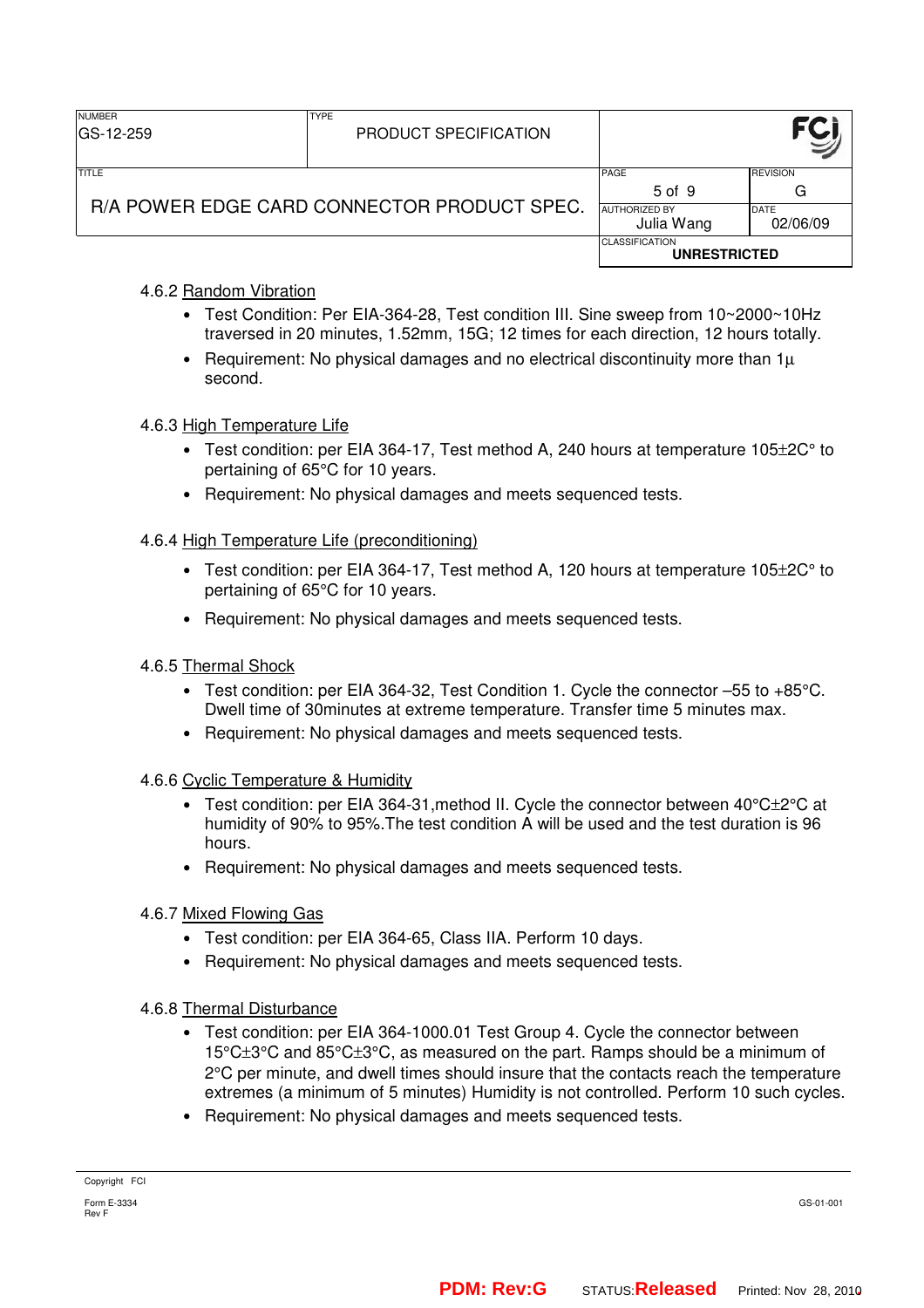| <b>NUMBER</b><br>IGS-12-259                 | <b>TYPE</b><br>PRODUCT SPECIFICATION |                                              |                         |
|---------------------------------------------|--------------------------------------|----------------------------------------------|-------------------------|
| TITLE                                       |                                      | PAGE<br>6 of 9                               | <b>REVISION</b><br>G    |
| R/A POWER EDGE CARD CONNECTOR PRODUCT SPEC. |                                      | <b>AUTHORIZED BY</b><br>Julia Wang           | <b>DATE</b><br>02/06/09 |
|                                             |                                      | <b>CLASSIFICATION</b><br><b>UNRESTRICTED</b> |                         |

## **5.0 Product qualification provisions**

## 5.1 Equipment Calibration

All test equipment and inspection facilities used in the performance of any test shall be maintained a calibration system in accordance with TL-9000.

#### 5.2 Inspection Conditions

Unless otherwise specified herein, all inspections shall be performed under the following ambient condition.

- (a) Temperature: 25±5°C.
- (b) Relative humidity : 30 to 80%
- (c) Barometric pressure: local ambient.

#### 5.3 Sample Quantity and description

Samples shall be selected at random from current production. The sample size shall be according to test sequence needed.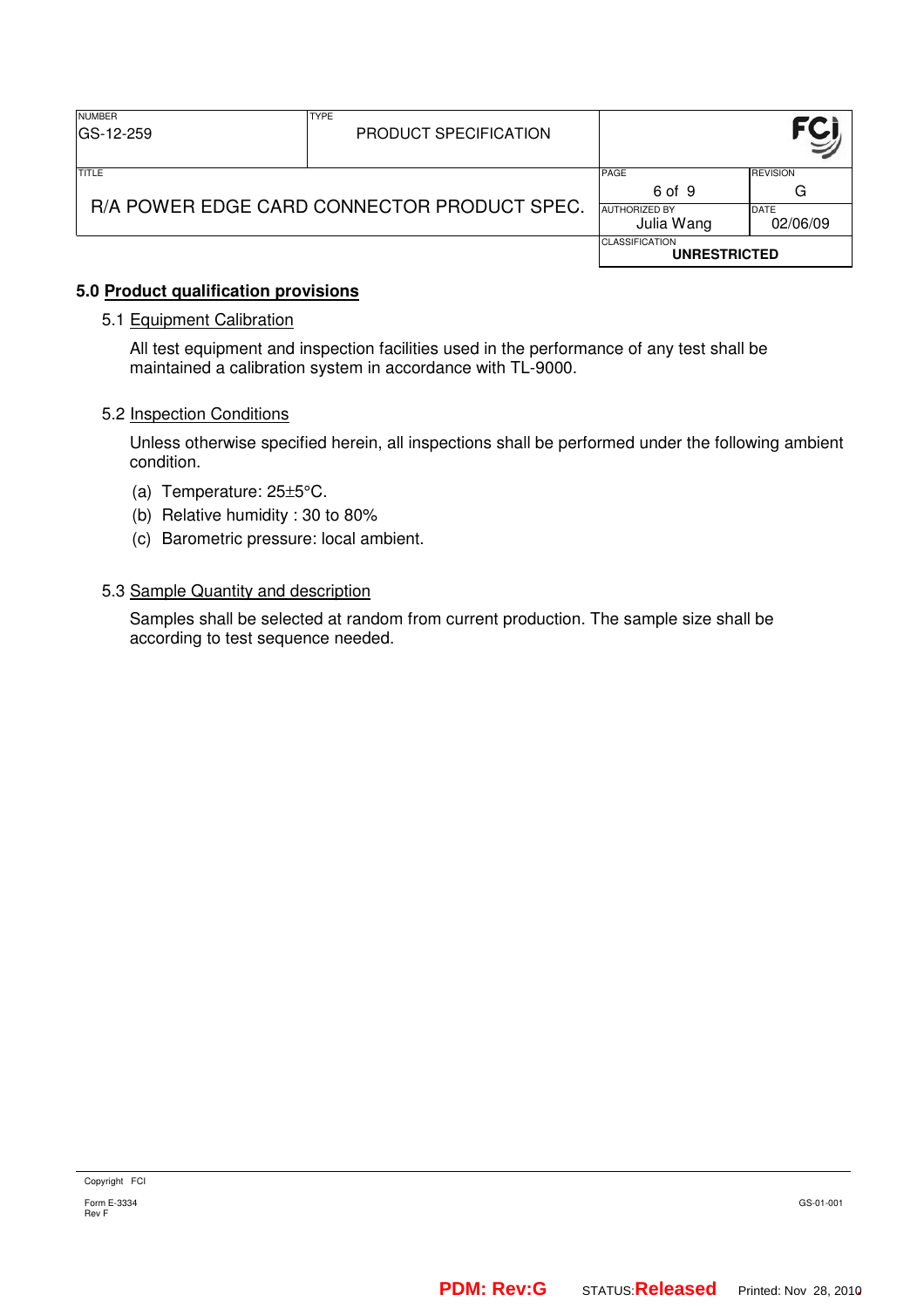| <b>NUMBER</b><br>GS-12-259                  | <b>TYPE</b><br>PRODUCT SPECIFICATION |                                              |                         |
|---------------------------------------------|--------------------------------------|----------------------------------------------|-------------------------|
| <b>TITLE</b>                                |                                      | PAGE<br>7 of 9                               | <b>REVISION</b><br>G    |
| R/A POWER EDGE CARD CONNECTOR PRODUCT SPEC. |                                      | <b>AUTHORIZED BY</b><br>Julia Wang           | <b>DATE</b><br>02/06/09 |
|                                             |                                      | <b>CLASSIFICATION</b><br><b>UNRESTRICTED</b> |                         |

# 5.4 Qualification test sequence

| <b>Testing Item</b>                          | Ref.  |                | <b>Testing Group</b> |                   |              |      |              |                |
|----------------------------------------------|-------|----------------|----------------------|-------------------|--------------|------|--------------|----------------|
|                                              | Para. | $\overline{A}$ | B                    | $\mathsf{C}$      | D            | E    | F            | G              |
| <b>Contact Retention</b>                     | 4.4.1 |                |                      |                   | 3            |      |              |                |
| Normal Force                                 | 4.4.2 |                |                      |                   | $\mathbf{1}$ |      |              |                |
| Durability                                   | 4.4.3 |                |                      |                   |              | 3    |              |                |
| Durability<br>(Preconditioning)              | 4.4.4 | $\overline{2}$ | $\overline{2}$       | $\overline{2}$    |              |      |              | $\overline{c}$ |
| Solderability                                | 4.4.5 |                |                      |                   | 4            |      |              |                |
| Mating / Unmating<br>Force                   | 4.4.6 |                |                      |                   | $\mathbf{2}$ |      |              |                |
| Reseating                                    | 4.4.7 | 5              | 8                    | 9                 |              |      |              |                |
| <b>Current Rating</b>                        | 4.5.1 |                |                      |                   |              |      | $\mathbf{1}$ |                |
| <b>LLCR</b>                                  | 4.5.2 | 1, 4, 6        | 1, 4, 7,<br>9        | 1, 4, 6,<br>8, 10 |              | 2, 4 |              | 1, 5, 7        |
| Dielectric Withstanding<br>Voltage           | 4.5.3 |                |                      |                   |              | 1, 5 |              |                |
| <b>Insulation Resistance</b>                 | 4.5.4 |                | 6                    |                   |              |      |              |                |
| <b>Mechanical Shock</b>                      | 4.6.1 |                |                      |                   |              |      |              | 6              |
| <b>Random Vibration</b>                      | 4.6.2 |                |                      |                   |              |      |              | $\overline{4}$ |
| High Temperature Life                        | 4.6.3 | 3              |                      |                   |              |      |              |                |
| High Temperature Life<br>(Preconditioning)   | 4.6.4 |                |                      | 3                 |              |      |              | 3              |
| <b>Thermal Shock</b>                         | 4.6.5 |                | 3                    |                   |              |      |              |                |
| <b>Cycling Temperature &amp;</b><br>Humidity | 4.6.6 |                | 5                    |                   |              |      |              |                |
| Mixed Flowing Gas                            | 4.6.7 |                |                      | 5                 |              |      |              |                |
| <b>Thermal Disturbance</b>                   | 4.6.8 |                |                      | $\overline{7}$    |              |      |              |                |
| Sample Size                                  |       | 5              | 5                    | 5                 | 5            | 5    | $5 + 5$      | 5              |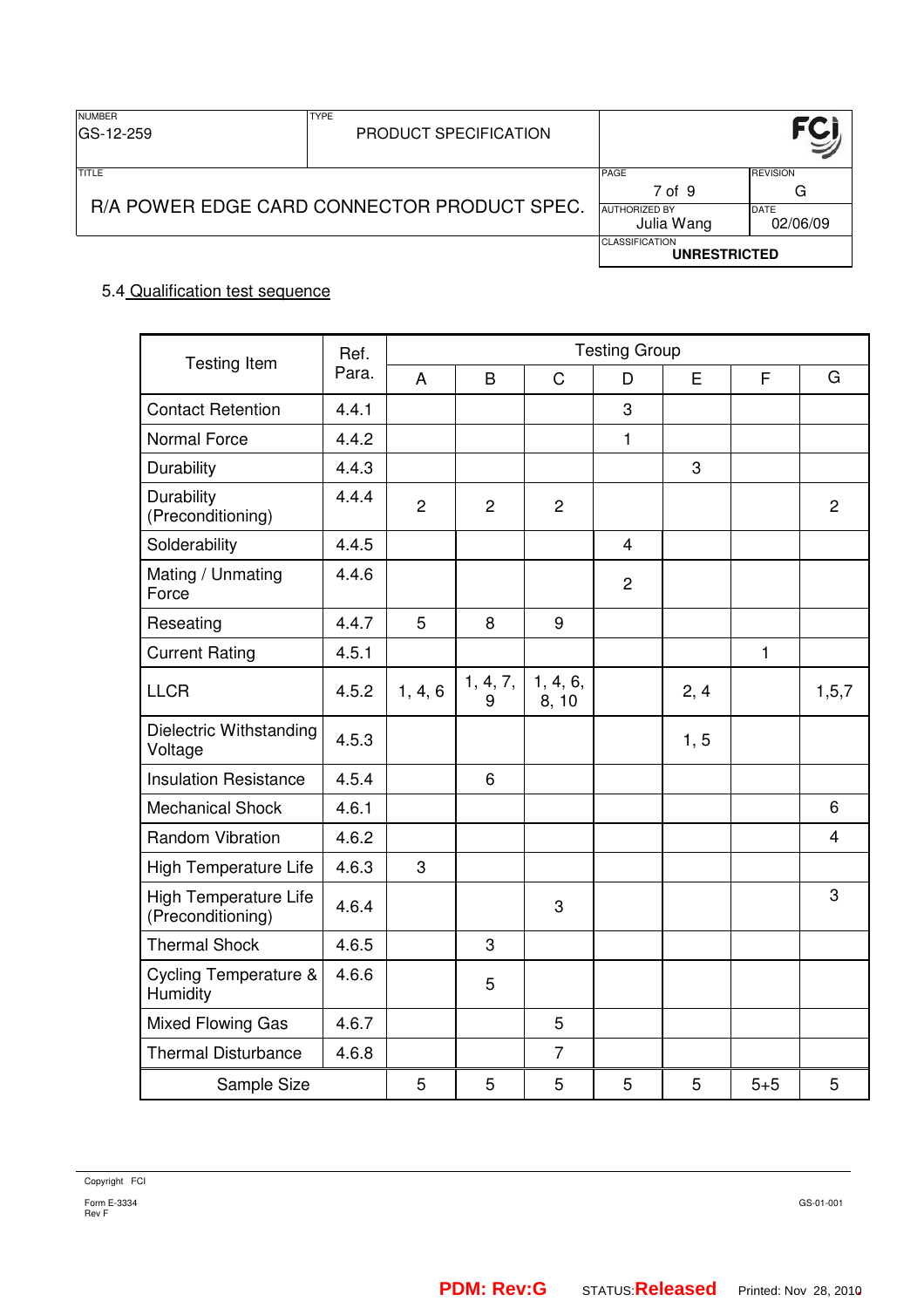| <b>NUMBER</b><br>IGS-12-259                 | <b>TYPE</b><br>PRODUCT SPECIFICATION |                                              |                         |
|---------------------------------------------|--------------------------------------|----------------------------------------------|-------------------------|
| <b>TITLE</b>                                |                                      | <b>PAGE</b><br>8 of 9                        | <b>REVISION</b><br>G    |
| R/A POWER EDGE CARD CONNECTOR PRODUCT SPEC. |                                      | <b>AUTHORIZED BY</b><br>Julia Wang           | <b>DATE</b><br>02/06/09 |
|                                             |                                      | <b>CLASSIFICATION</b><br><b>UNRESTRICTED</b> |                         |

# **6.0 Packaging and Shipping**

- 6.1 Packing the packing and packaging shall be in accordance with industry standard practice in a manner to insure carrier acceptance and safe delivery to destination per FCI packaging specification.
- 6.2 Packaging marking each shipping container shall be clearly marked with the name of the contents, the amount of contained, the FCI part number, and the name of the receiving part, as listed in the procurement.